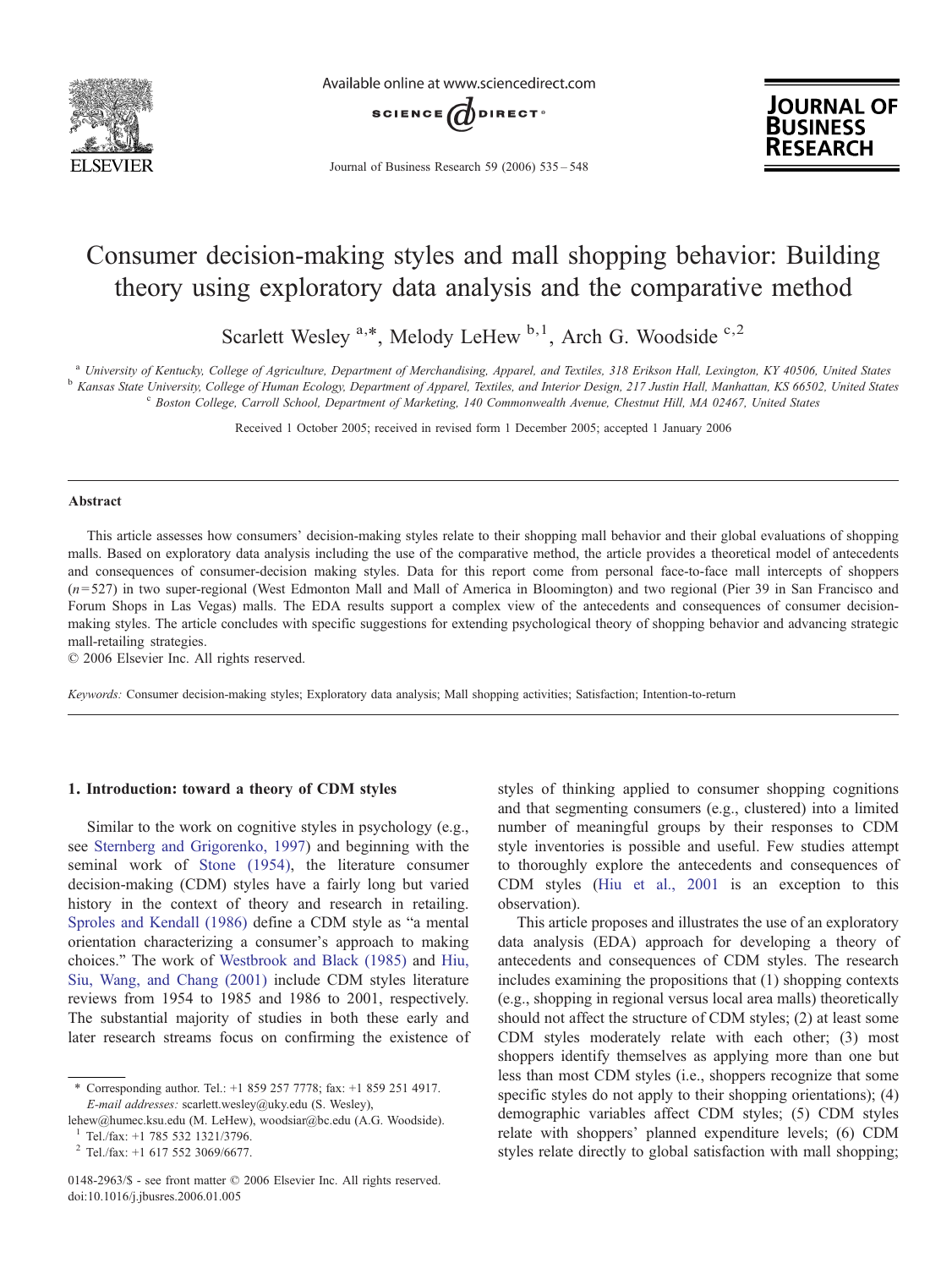and (7) CDM styles affect the activities shoppers engage in. Findings from the EDA of survey responses from samples of shoppers in four North American malls support the first six but not the sixth proposition. The results of the study supports a complex view that consumers are capable and prone to applying more than one CDM style when shopping and that the impact of CDM styles on shopping activities is more indirect than direct.

The findings from the present study confirm and extend [Sproles and Kendall's \(1986, p. 268](#page--1-0)) previously unexplored speculation that a person does not follow one CDM style in all shopping decisions. The most useful view regarding CDM styles may be that many consumers adopt two to three approaches to making choices and rarely apply all styles proposed theoretically and found in shopping research; the present article confirms the possibility that a substantial share of consumers are not oriented strongly to any one CDM style. Thus, a substantial share of shoppers exists that rarely use each of the eight to ten CDM styles (e.g., [Sproles and Kendall, 1986;](#page--1-0) [Tai, 2005\)](#page--1-0).

This article includes the following sections. Following this introduction, Section two proposes a theory of CDM styles including antecedents and consequences relating to styles. Section three briefly summarizes the empirical method and approach to analyzing the data for probing the theory. The research method includes a survey data collection instrument and the use of a mall-intercept face-to-face interview method; the analyses include exploratory data analysis (EDA) including a comparative method approach to survey data. Section four presents findings. Section five discusses conclusions and implications for further theory development and retail management practice. Section six closes the article with limitations, and suggestions for further research.

#### 2. Theory of CDM styles

Retailers and shopping mall developers often seek to learn how and why people shop. This search results in several paradigm proposals of different shopping typologies (e.g., [Bellenger and Korgaonker, 1980; Darden and Reynolds, 1971;](#page--1-0) [McDonald, 1993; Sharma and Levy, 1995; Stone, 1954; Walsh](#page--1-0) [et al., 2001a,b; Wang et al., 2004; Westbrook and Black, 1985](#page--1-0)). These studies are successful in increasing knowledge of the shopping orientations of consumers. [Sproles \(1985\)](#page--1-0) and [Sproles](#page--1-0) [and Kendall \(1986\)](#page--1-0) provide the Consumer Styles Inventory (CSI), which is an early attempt to systematically measure shopping orientations using decision-making orientations. [Sproles \(1985\)](#page--1-0) provides eight central decision-making dimensions to explain why shoppers behave in certain ways. One of the most important assumptions of this approach is that each individual consumer has a specific decision-making style resulting from a combination of their individual decisionmaking dimensions.

The theoretical assumption behind [Sproles and Kendall's](#page--1-0) [\(1986\)](#page--1-0) ideas about CDM styles is that consumers have eight different decision-making dimensions that determine the shopping decisions they make. [Sproles and Kendall \(1986\)](#page--1-0) identify and validate eight different dimensions from a sample of 482 U.S. high school students. The participants were asked closed-end questions to assess their decision-making style for personal products (i.e., clothing, cosmetics and hairdryers). In total 40 items pertaining to affective and cognitive orientations in decision-making was the basis from which eight potential styles affecting behavior were identified (see Table 1).

[Fig. 1](#page--1-0) visualizes theoretical proposals of antecedents and consequences of CDM styles. For brevity [Fig. 1](#page--1-0) also summarizes the test results of hypotheses that this article describes in the Findings Section below. [Fig. 1](#page--1-0) includes the following hypotheses relating CDM styles and mall shopping behavior.

H1. Type of mall (super or mega mall versus smaller regional or neighborhood mall) does not affect CDM styles—the prediction is that findings will support a null relationship. Rationale: CDM styles are thinking styles that are preferred ways of using the abilities that an individual develops over several years, that is, CDM styles serve to bridge personality and consumers' use of rules or heuristics stored in memory (cf. [Bettman and Zins,](#page--1-0) [1977; Sternberg and Grigorenko, 1997](#page--1-0)). Consequently, the expectation is that type of shopping mall does not affect the structure of CDM styles.

H2. Demographics affect CDM styles. Rationale: findings from prior research support the view that gender, age, and income influence the adoption of specific CDM styles (e.g., see [Kamaruddin and Mokhlis, 2003; Walsh et al., 2001a,b](#page--1-0)). For example, consumers 18- to 24-years-old are "more likely than other consumers to buy a product on the spur of the moment and change brands if the mood strikes" [\(Weiss, 2003,](#page--1-0) p. 31), whereas consumers 27- to 39-years old are "looking for products that seem less mass-marketed and more retro, while also being affordable" [\(Wiggins, 2004,](#page--1-0) p. 37).

Table 1

Characteristics of eight consumer decision-making styles

| Decision style |                                                                                                                                                                      |
|----------------|----------------------------------------------------------------------------------------------------------------------------------------------------------------------|
|                | 1. Perfectionist/high quality-conscious consumer: decision style of consumers<br>who systematically search for the best quality products possible.                   |
|                | 2. Brand consciousness/price equals quality: decision style of consumers<br>concerned with getting the most expensive, well-known brands.                            |
|                | 3. <i>Novelty and fashion conscious:</i> decision style of consumers who like new<br>and innovative products and who gain excitement from seeking out new<br>things. |
|                | 4. Recreational and shopping conscious: decision style of consumers who take<br>pleasure in shopping and who shop just for the fun of it.                            |
|                | 5. Price conscious/value for the money: decision style of consumers who are                                                                                          |

- concerned with getting lower prices.
- 6. Impulsiveness/careless: decision style of consumers who tend to buy spontaneously and who are unconcerned about how much money they spend.
- 7. Confused by overchoice: decision style of consumers who feel they have too many brands and stores to choose from and who likely experience information overload in the market.
- 8. Habitual/brand loyal: decision style of consumers who shop at the same stores and tend to buy the same brands each time.

Source: Adapted from [Sproles and Kendall \(1986\)](#page--1-0).